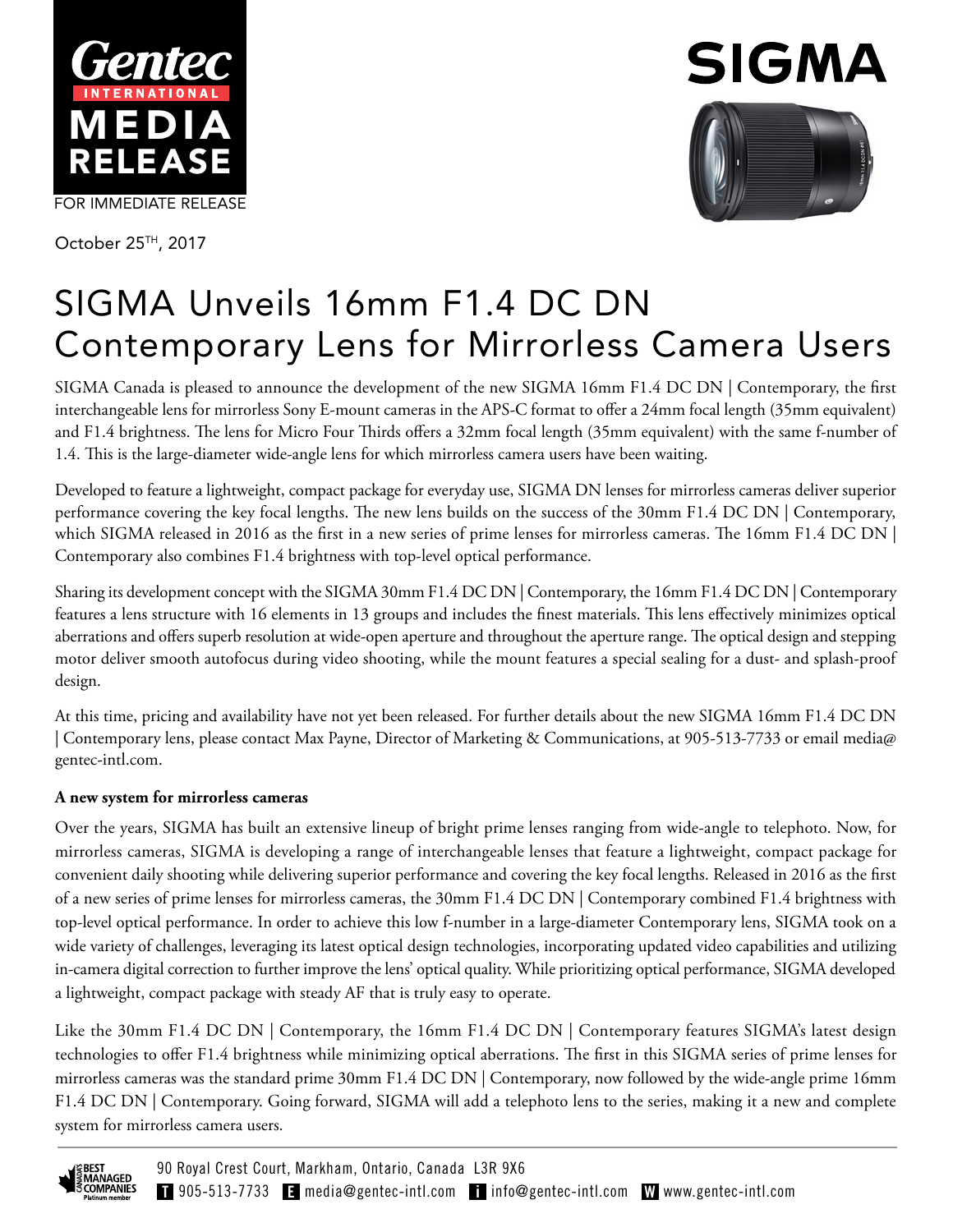In addition, the SIGMA Art line includes three lenses for mirrorless cameras that cover a range of photographic needs: 19mm F2.8 DN | Art, 30mm F2.8 DN | Art, and 60mm F2.8 DN | Art. These lenses require no digital processing to correct for optical aberrations, instead using the optical system to minimize them.

## **Bright prime functionality to experience photography at its best**

A bright prime lens is the ideal way to experience the essence of the art of photography. Simply select a focal length that matches the image and enjoy complete control of the depth of field. The 16mm F1.4 DC DN | Contemporary is the world's first interchangeable lens for mirrorless Sony E-mount cameras in the APS-C format to offer a 24mm focal length (35mm equivalent) and F1.4 brightness. The lens for Micro Four Thirds offers a 32mm focal length (35mm equivalent) with the same bright F1.4 aperture. This is the large-diameter wide-angle lens for which mirrorless camera users have been waiting.

## **Image quality rivaling that of our Art line lenses**

With 16 elements in 13 groups, the optical system features a multitude of high-tech and high-end components, including three FLD glass elements, two SLD glass elements, and two molded glass aspherical elements. This optical system minimizes optical aberrations and ensures outstanding resolution at wide-open aperture and throughout the aperture range. In particular, the two aspherical lens elements have ultra-high-precision surfaces polished to tolerances under 10 nanometers, minimizing the onion ring bokeh effect that some aspherical elements produce and ensuring clear image quality throughout the frame. In addition, the structure of the optical system gently bends light to minimize sagittal coma flare and deliver optimal optical performance from the center of the frame to the edges. The result is a smooth, round bokeh effect with ample light volume throughout the frame.

## **The stepping motor delivers excellent autofocus with quiet performance.**

The optical design and stepping motor deliver smooth autofocus during video shooting. The lens design fully accommodates the Fast Hybrid AF of Sony E-mount cameras for super-fast autofocus functionality. Using face recognition AF results in consistent autofocusing on faces, even as the subjects move.

# **Dust- and splash-proof design**

The mount features a special sealing to make the lens an excellent choice in a wide variety of conditions.

# **Large lens hood (supplied) to keep out harmful rays**

The lens hood cuts harmful rays that can negatively affect photographs while also minimizing reflectivity within the hood itself. The hood also features a rubber construction and a non-slip groove to make it easy to hold in a variety of shooting situations.

## **Designed to minimize flare and ghosting**

## **"Made in Japan" with outstanding craftsmanship**

## **TSC\* used for a more compact structure and enhanced performance.**

\* Thermally Stable Composite (TSC) offers thermal expansion characteristics similar to those of aluminum. Since parts made with TSC expand and contract less due to changes in temperature, they tend to perform better under extreme conditions and help maintain the performance of the lens. TSC also offers outstanding elasticity. Compared to polycarbonate containing 20% glass, TSC offers approximately 70% higher elasticity. Compared to polycarbonate containing 30% glass, it offers 25% higher elasticity. (Comparison is between SIGMA-produced components.)

## **Available Mount Conversion Service**

The Mount Conversion Service allows users to change mounts between Sony E-mount and Micro Four Thirds (this is a chargeable service).

## **9-blade diaphragm**

## **Brass bayonet mount**